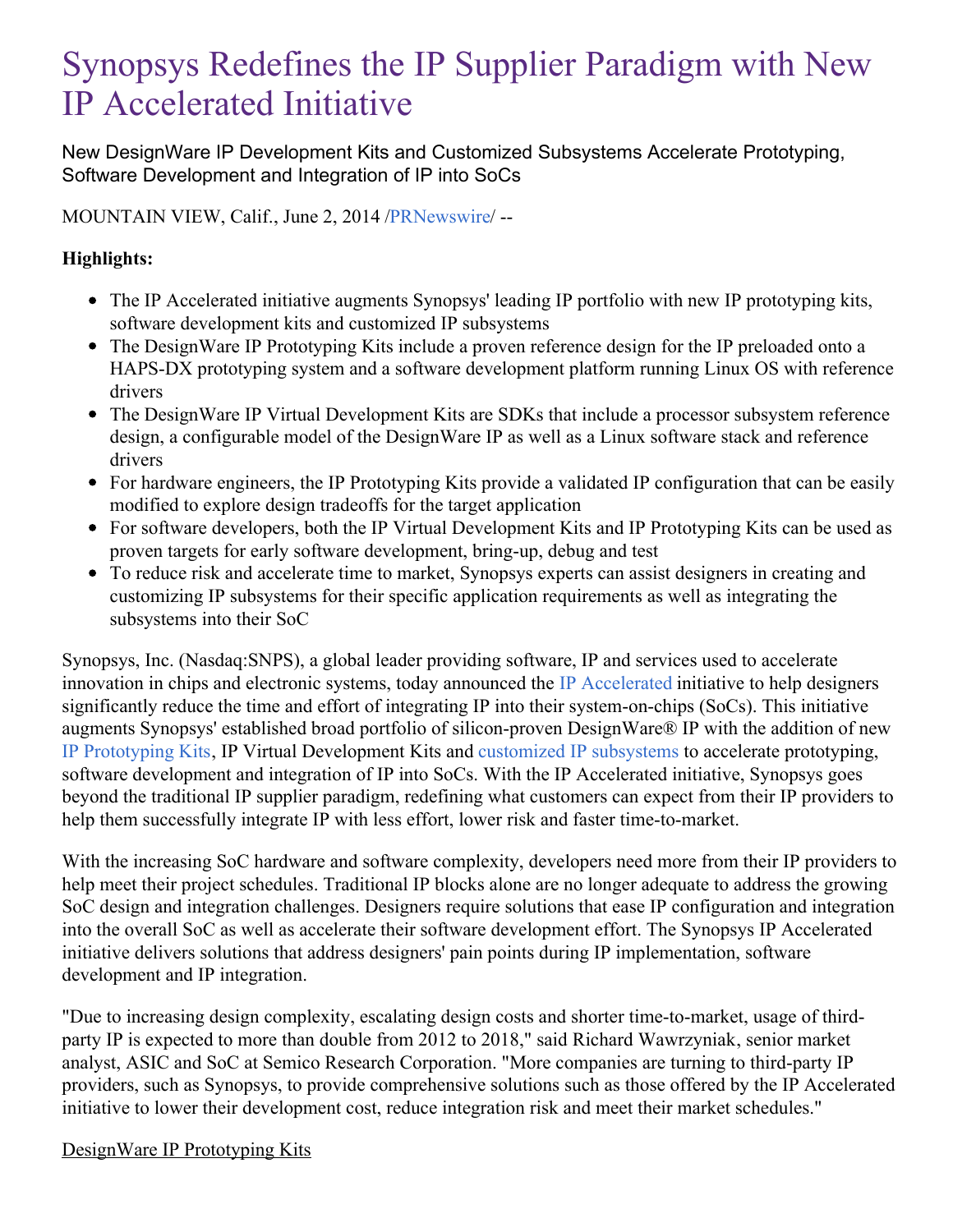The DesignWare IP Prototyping Kits center around proven reference designs that enable designers to start implementing the IP in an SoC context in minutes. The IP Prototyping Kits provide the essential hardware and software elements needed to reduce IP prototyping and integration effort, including Synopsys' HAPS®- DX FPGA-based prototyping system with pre-configured IP and SoC integration logic, a PHY daughter board, simulation testbench and a DesignWare ARC® processor-based 32-bit software development platform running Linux, reference drivers and application examples. Designers can modify the standard IP configuration for their target application through a fast iteration flow consisting of Synopsys' coreConsultant IP configuration tool, Synopsys' ProtoCompiler synthesis and debug tool, and compilation scripts.

"With 50 percent of our budget going to software development, it's necessary for us to have deeper system expertise to better support our customers," said John Cummins, senior vice president, worldwide sales and marketing at DisplayLink. "We need to focus not only on acquiring the individual IP blocks, but also how the IP is integrated and validated in the context of the entire SoC. Synopsys' IP Accelerated initiative hits the mark by addressing the key needs that directly impact companies' ability to develop software for the IP and integrate it into an SoC."

## Image: Synopsys DesignWare IP Prototyping Kit

## DesignWare IP Virtual Development Kits

The DesignWare IP Virtual Development Kits are SDKs consisting of a reference virtual prototype, which includes a model of a multi-core ARM® Cortex®-A57 Versatile™ Express board and a configurable model of the DesignWare IP. The IP Virtual Development Kits run Linaro® Linux® and include reference drivers for the DesignWare IP as well as provide non-intrusive debug control and visibility.

Software developers can use either the IP Virtual Development Kits or IP Prototyping Kits as a proven target for early software development, bring-up, debug and test concurrently with SoC development. Out-of-thebox support for a Linux software stack ensures that software developers are up and running instantly and can focus on the IP-specific software (e.g., drivers, bootcode, firmware).

Both the IP Virtual Development Kits and IP Prototyping Kits easily plug into existing software tool chains and interface seamlessly with the most popular embedded software debuggers, providing system-wide debug and analysis capabilities. The kits can be easily extended to represent the full SoC, enabling early and fast development of the entire board support package (BSP).

"Due to the growing size and complexity of software, semiconductor companies are looking for new solutions to reduce the escalating cost and effort of embedded software development," said Chris Rommel, executive vice president of M2M and Embedded Technology at VDC Research. "With semiconductor companies now dedicating more than 50 percent of their development effort to software, Synopsys' DesignWare IP Virtual Development Kits will enable companies to stay competitive in an increasingly software-driven market."

#### Customized IP Subsystems

With extensive knowledge in IP subsystem integration, Synopsys experts can assist designers in customizing the DesignWare IP for their specific application requirements and integrating the IP into their SoC. Companies can leverage Synopsys' IP expertise to obtain pre-validated, fully integrated subsystems, reducing the overall effort and cost to assemble and integrate the IP. Designers can then focus on differentiating their SoC rather than developing or integrating standards-based IP.

"Companies continue to face tremendous time-to-market pressures to stay competitive, and it is evident that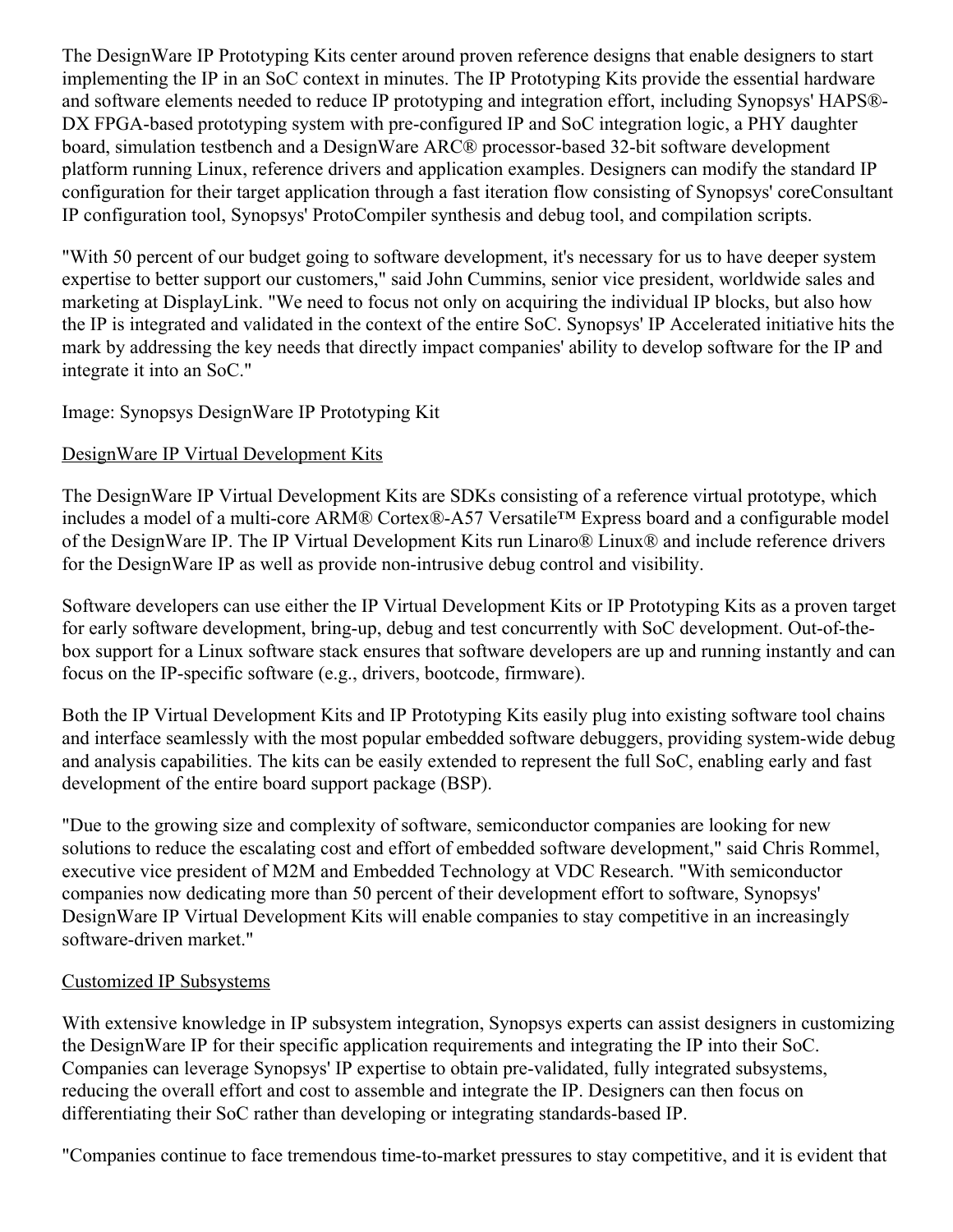the traditional approach to providing IP is no longer sufficient to meet their needs," said Joachim Kunkel, senior vice president and general manager of the Solutions Group at Synopsys. "Customers are expecting more from their IP providers to address the exploding software content and increasing complexity of their chips. Synopsys' IP Accelerated initiative, with new IP Prototyping Kits, IP Virtual Development Kits and customized subsystems, helps designers achieve faster IP prototyping, easier IP integration, and earlier software development."

# **Availability & Resources**

The DesignWare IP Prototyping Kits and IP Virtual Development Kits for select DesignWare IP are scheduled to be available in July.

See demos of the DesignWare Development Kits in Synopsys' booth #1133 at the Design Automation Conference (DAC) on Monday, June 2 at 1:00 PM, Tuesday, June 3 at 3:00 PM, or Wednesday, June 4 at 1:00 PM.

See the DesignWare IP Development Kits in action:

- Video: Faster SoC Bring-up and [Configuration](https://www.youtube.com/watch?v=JYI1z0rTNLo) with DesignWare IP Prototyping
- Video: Accelerate Software Bring-up and Debug with DesignWare IP Virtual [Development](https://www.youtube.com/watch?v=NEGPOVVk334) Kits

## **About DesignWare IP**

Synopsys is a leading provider of high-quality, silicon-proven IP solutions for SoC designs. The broad DesignWare IP portfolio includes complete interface IP solutions consisting of controllers, PHY and nextgeneration verification IP for widely used protocols, analog IP, embedded memories, logic libraries, processor solutions and subsystems. To support software development and hardware/software integration of the IP, Synopsys offers drivers, transaction-level models, and prototypes for many of its IP products. Synopsys' HAPS® FPGA-Based Prototyping Solution enables validation of the IP and the SoC in the system context. Synopsys' Virtualizer<sup>™</sup> virtual prototyping tool set allows developers to start the development of software for the IP or the entire SoC significantly earlier compared to traditional methods. With a robust IP development methodology, extensive investment in quality, IP prototyping, software development and comprehensive technical support, Synopsys enables designers to accelerate time-to-market and reduce integration risk. For more information on DesignWare IP, visit <http://www.synopsys.com/designware>.

#### **About Synopsys**

Synopsys, Inc. (Nasdaq:SNPS) accelerates innovation in the global electronics market. As a leader in electronic design automation (EDA) and semiconductor IP, Synopsys delivers software, IP and services to help engineers address their design, verification, system and manufacturing challenges. Since 1986, engineers around the world have been using Synopsys technology to design and create billions of chips and systems. Learn more at [http://www.synopsys.com](http://www.synopsys.com/).

# **Editorial Contacts:**

Monica Marmie Synopsys, Inc. 650-584-2890 [monical@synopsys.com](mailto:monical@synopsys.com)

Stephen Brennan MCA, Inc.